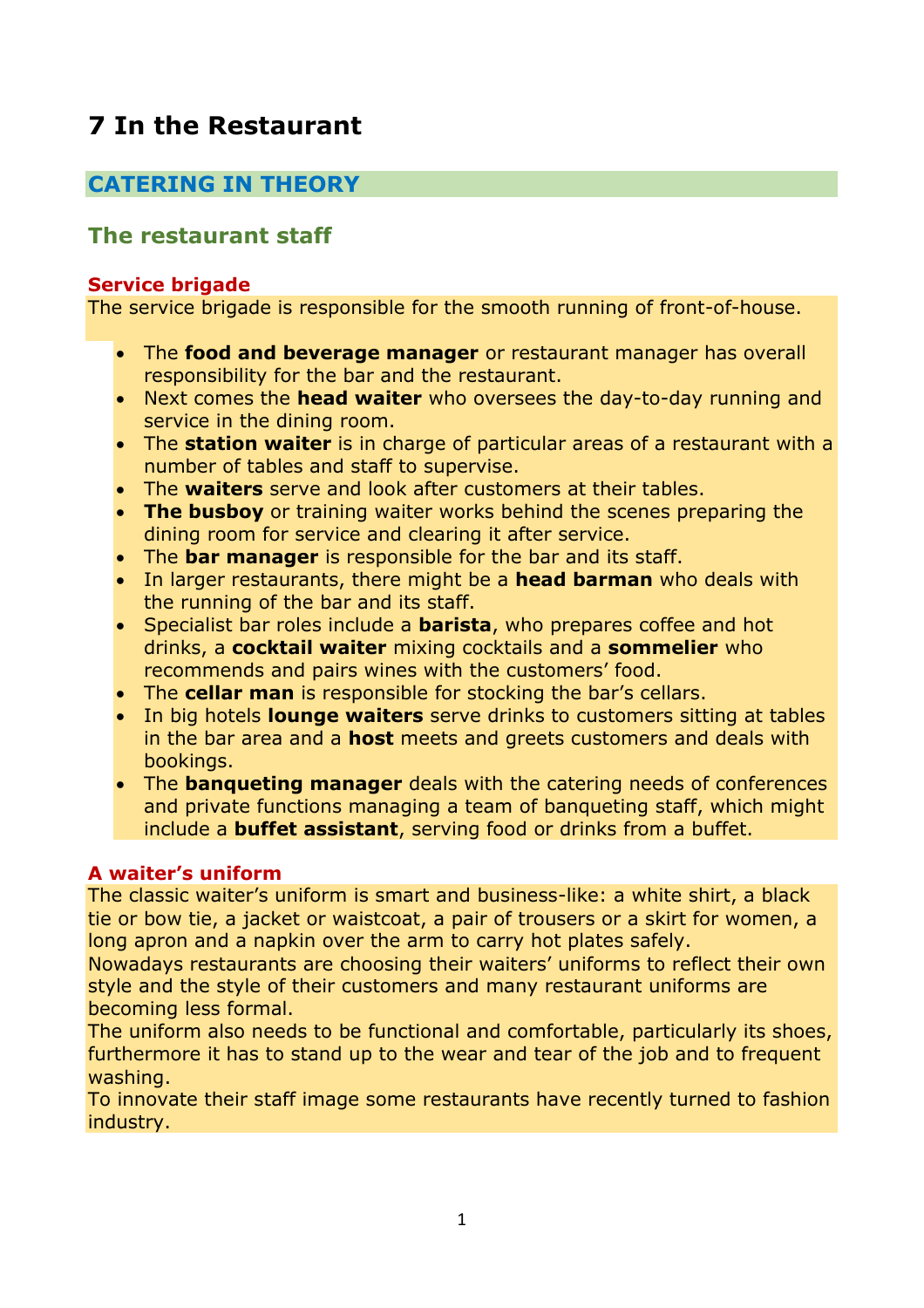# **Preparation and service**

## **Preparing for service**

#### **Linen**

The tablecloth should be laid over a silence pad or an undercover. The corners should fall at an even distance from the floor on all sides. The folded napkins should be placed to the left of the forks, with the open corners bottom right and about 2-3 cm from the front edge of the table. The napkin may be folded and placed on the service plate.

#### **Cutlery**

Dinner plates should be easily placed between knives and forks. Forks are placed on the left side of the cover and knives on the right side of the cover while spoons are laid on the right of the knives.

#### **Glassware and China**

The bread-and-butter plate is placed on the left of the cover; the water glass should be placed on the right of the cover while wine, spirits and beer glasses are placed on the right of the water glass.

Sugar bowls and salt and pepper shakers are generally placed at the centre of small tables or on the side nearest the wall or the room when wall tables for two are set.

# **Table setting**

- 1. A table covered with a fabric cloth indicates a formal dinner.
- 2. A formal table setting means all of your dishes, cutlery and glasses are on the table at the beginning of your meal. The use of a charger plate is fashionable now.
- 3. Forks are placed on the left side of the plate while knives and spoons on the right of the cover.
- 4. Contemporary table setting only requires two glasses on the table, one water glass and one wine glass.
- 5. It is better to fold and lay napkins in the centre of the plate instead of placing it inside water glasses.
- 6. The room should not be too light nor too dark, you can use a candlelight for a romantic touch. Fresh flowers arrangements are pleasant but flowers should be small not to block the guests' view of each other.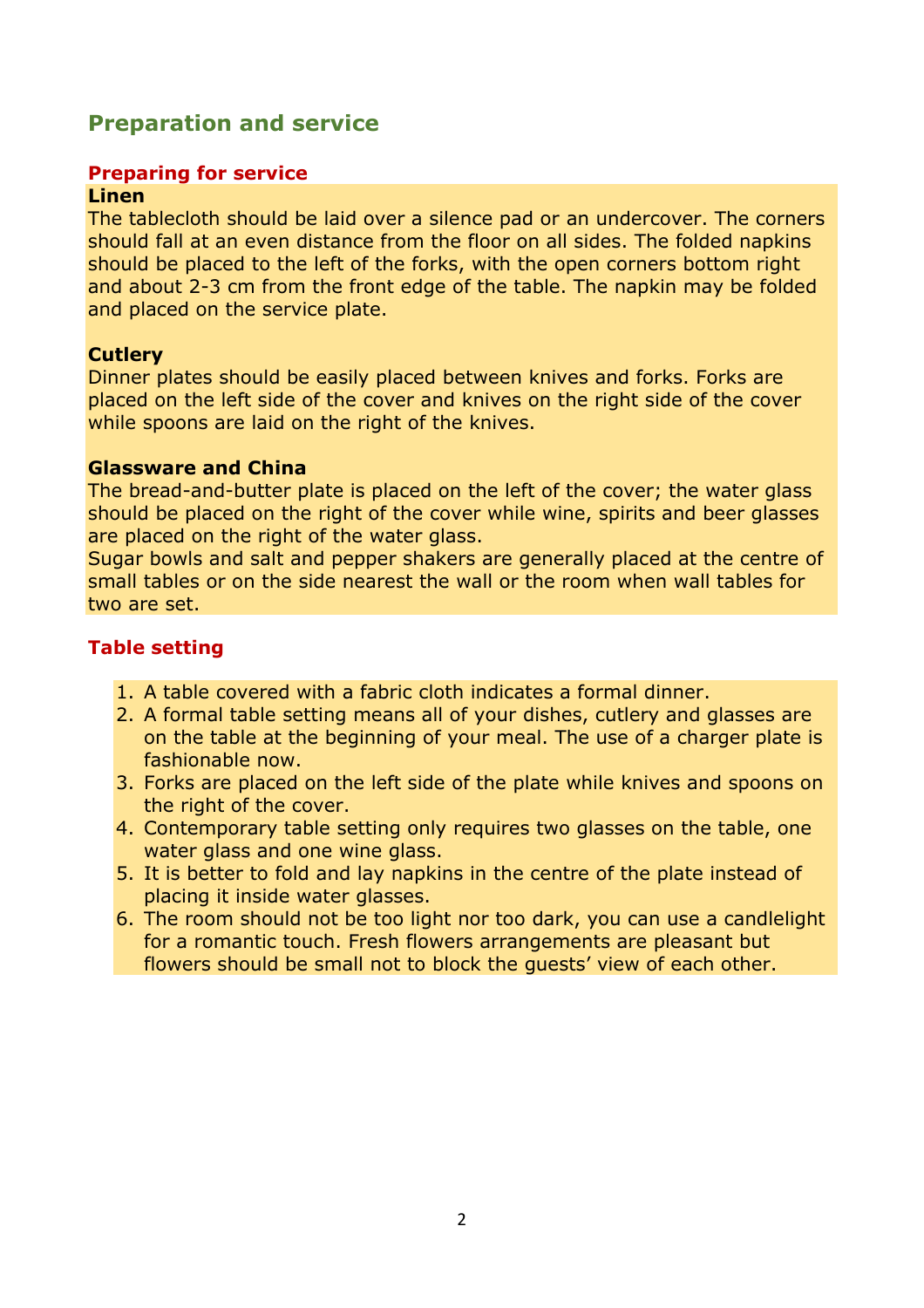### **Special settings**

Formal dinner settings should be elegant to reflect the excellent food and drinks and fine porcelain, crystal glasses, perfect linen and polished silver cutlery can help achieve this.

**Contrasting colours, shapes and textures** are also important to create interest while **unusual elements** such as leaves, twigs or petals (natural elements) can reflect the time of year or the place the event is hosted. Our sense of smell (fresh flowers, scented candles, etc.) helps to **create mood and ambience**. You can find a **theme** (classical, romantic, rustic, vintage) for your dinner service and you can **surprise** guests with dual purpose items (for ex. napkin holders which become jewellery).

#### **How to serve**

- 1. **Taking orders**: welcome customers, take them a menu as soon as possible, take the orders of ladies and old customers first and make notes about any special request.
- 2. **Serving drinks**: drinks are usually served before food and should be placed and removed from the customer's right side. To refill glasses, you should leave them on the table and not pick them up.
- 3. **Serving food**: place and remove food from the left, holding plates in your left hand. Never reach in front of a guest when serving or removing dishes from the table.
- 4. **Clearing tables**: only clear the table when all the guests have finished eating. Customers will place their cutlery on the table in a parallel position. Use your left hand to remove the plate, move it to your right hand, leaving your left hand free to remove the next plate.
- 5. **After dinner**: the last part of the meal is generally desserts, liquors, teas and coffees. Do not keep a customer waiting for the bill, place it at the centre of the table in a bill cover.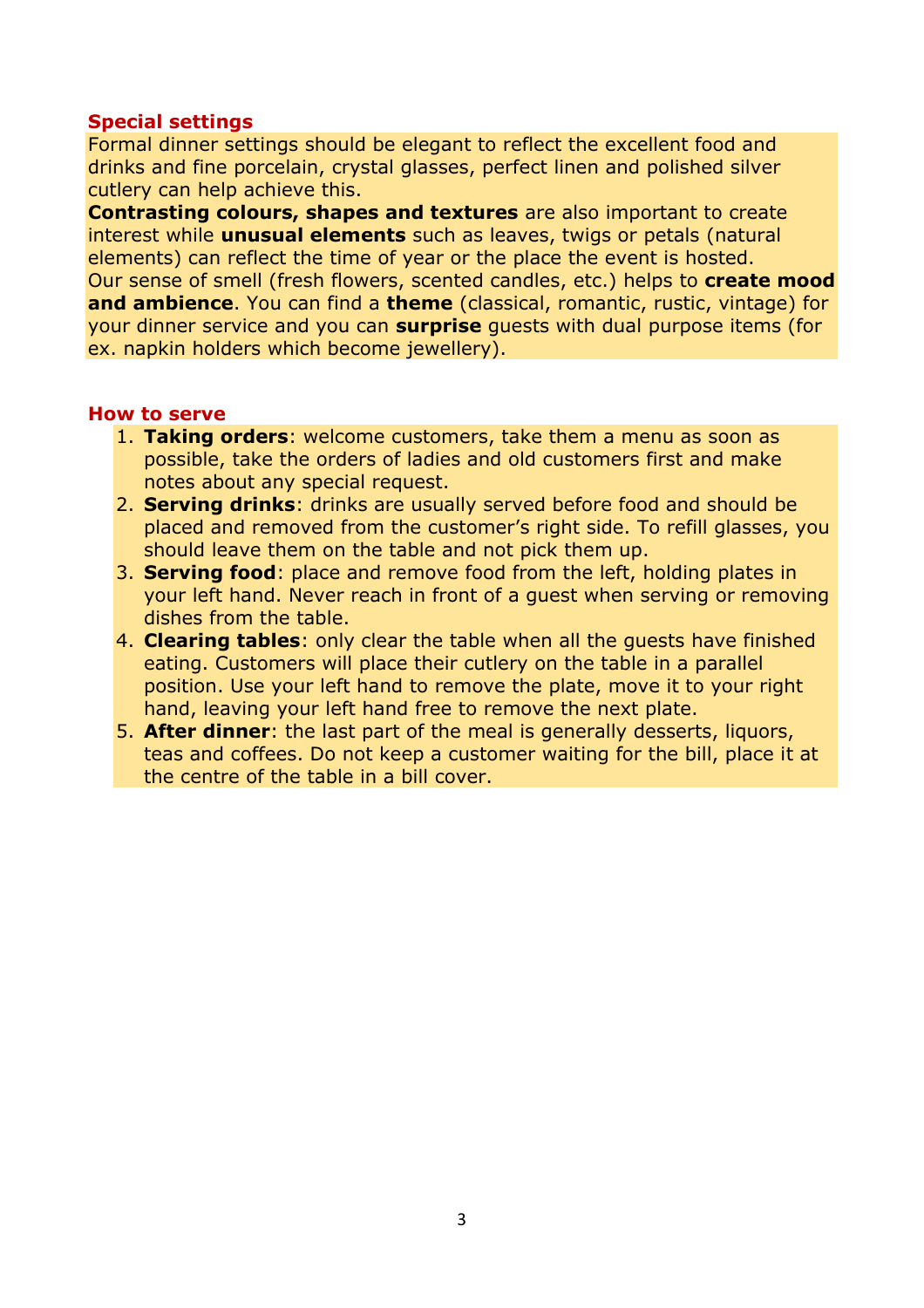## **Different types of service**

| <b>Service technique</b>                           | <b>Characteristics</b>                                                                                                                                                                                                                                                                                                                 |
|----------------------------------------------------|----------------------------------------------------------------------------------------------------------------------------------------------------------------------------------------------------------------------------------------------------------------------------------------------------------------------------------------|
| <b>English service or</b><br><b>Silver service</b> | quite formal and elegant, all the food is prepared<br>and arranged on formal or silver platters in the<br>kitchen, then the waiter brings the platters on a<br>tray and serves each guest                                                                                                                                              |
| <b>Pre-plated or Italian</b><br>service            | less formal than English, the most used style in<br>many restaurants today; the food is plated in the<br>kitchen and served to the table. Very fast,<br>economical and efficient service                                                                                                                                               |
| <b>Family service</b>                              | Food is prepared in the kitchen on big serving<br>platters and bowls which are brought to the<br>dining room for guests who serve themselves the<br>portion they want. Cheaper, informal and efficient<br>style of service                                                                                                             |
| <b>Gueridon service</b>                            | Formal and elegant, the food is brought from the<br>kitchen on silver platters to a trolley called<br>"gueridon", where food can be cooked or<br>completed in front of the quests and served on<br>heated plates. This service requires skill,<br>restaurant space and takes a lot of time                                             |
| <b>Host service</b>                                | Waiters bring food to the table on platters and<br>show it to the host for approval; the host carves<br>the meat and gives the plates to the waiter to<br>offer to guests. This service, used in the private<br>dining rooms of restaurants or by serving staff in<br>private homes, takes a long time and keeps the<br>host very busy |

# **Brief flambé history and flamed dishes**

- 1. Flambé is a cooking method in which food is covered in alcohol and set fire in order to create an elaborate visual effect and a smoky flavour. The word "flambé" comes from the French word for flamed. Many dishes, traditionally flambéed, include Steak Diane, crêpes Suzette, etc.
- 2. The history of flambéing probably dates back to the  $14<sup>th</sup>$  century and the Moors, but it became popular in the  $19<sup>th</sup>$  century.
- 3. Flambéing requires skill; you need a flambé pan, the food and the alcohol must be warm, the alcohol is added to the food and set alight, the flame is lit from the edge of the pan, it is allowed to flambé for less than a minute and it is then served.
- 4. Alcohol should never be poured directly from a bottle to avoid the risk of combustion or explosion. In general, brandy is used to flambé fruit or desserts, whisky or cognac to flambé meat, but other alcoholic beverages can be used too. The alcohol should have around 40% alcohol volume.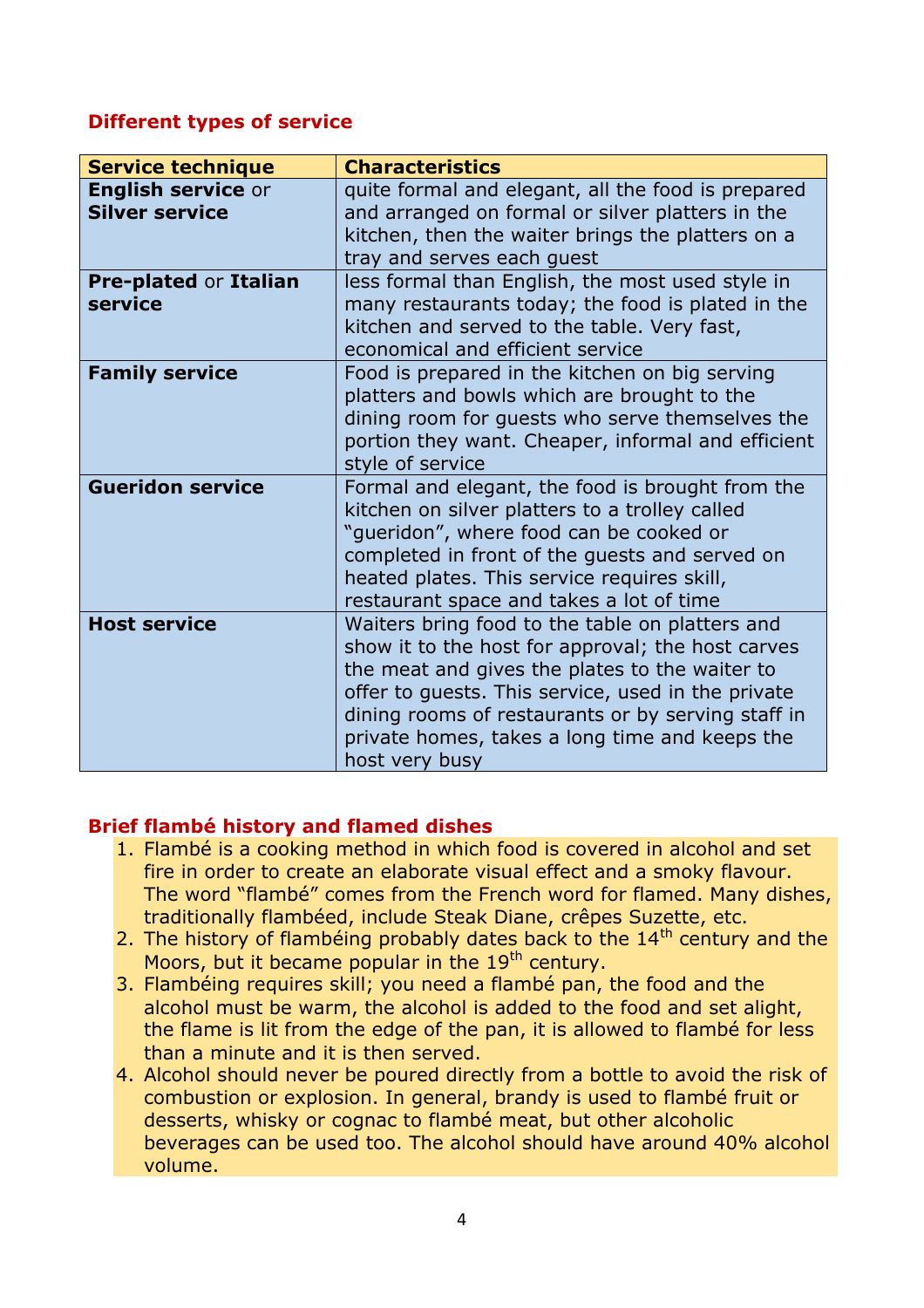### **Buffet service and finger food**

A **buffet** is a meal consisting of several dishes ready-prepared and displayed on serving tables which guests serve themselves from, sometimes assisted by waiters. Buffet service can be found in hotels, especially at breakfast, weddings or parties. On these occasions **finger food** is popular. In the Western world, finger food is often either appetisers or main course items served in miniature pots or dishes and meant to be eaten directly using the hands.

Many ethnic restaurants also offer a form of buffet service: Chinese "dim sum" shops, Japanese sushi bars, Spanish tapas bars and traditional Swedish buffets called "smorgasbord".

The term "buffet" originally comes from the French word for "sideboard". Recently buffets have become popular forms of catering outlets all over the world.

#### **Pairing food and wine**

Pairing food and wine is not always easy.

You should begin a meal with a light wine or sparkling wine rather than a cocktail.

White wines generally go with fish, poultry and vegetables and reds with meat and game, but it is important to enhance and balance the flavours of the food and vice versa.

In general, sweet, light white wines (Riesling) or young red wines (Beaujolais) work well with white meat, cheese or with spicy Asian or South American cuisines. Dry white wines (Chardonnay or Pinot Grigio) pair well with creamy, shellfish, fish or vegetable-based dishes, but also with Chines food. Light rosé or red wines such as Zinfadel or Primitivo go well with lamb, pork, sausages. The drier rosé or red Cabernet Sauvignon works better with pizza or beef carpaccio. Dry medium-bodied red wines like Barbera or Chianti pair well with duck, rabbit or venison as well as tomato-based sauces. Fuller-bodied red wines like Shiraz go well with goose, steak or roast beef.

Spanish cava or Italian Prosecco are a good match with fish, Japanese sushi or sashimi, olive or nut appetizers and cheese platters.

#### **Serving and pairing desserts with wine**

A wine should be sweeter than the dessert it accompanies, this is why sweet sparkling wine or liqueurs go well with sweet desserts, but also rosé wines or light floral red wines such as a nouveau are a good match for sweet desserts. You should work with both aromas and flavours of your wine to match it with your desserts by looking for similar levels of acidity, intensity and even colour. Custard or vanilla desserts require light and mild flavoured wines (Asti Spumante or a late harvest Riesling); fruity or spicy desserts work well with late harvest Gewürtztraminer or pink Champagne while a caramel flavour and a chocolate taste require dark, buttery, rich and caramelised notes (Pinot Noir, a port or a grappa). In general, you shouldn't try to pair a dessert with a dry white wine.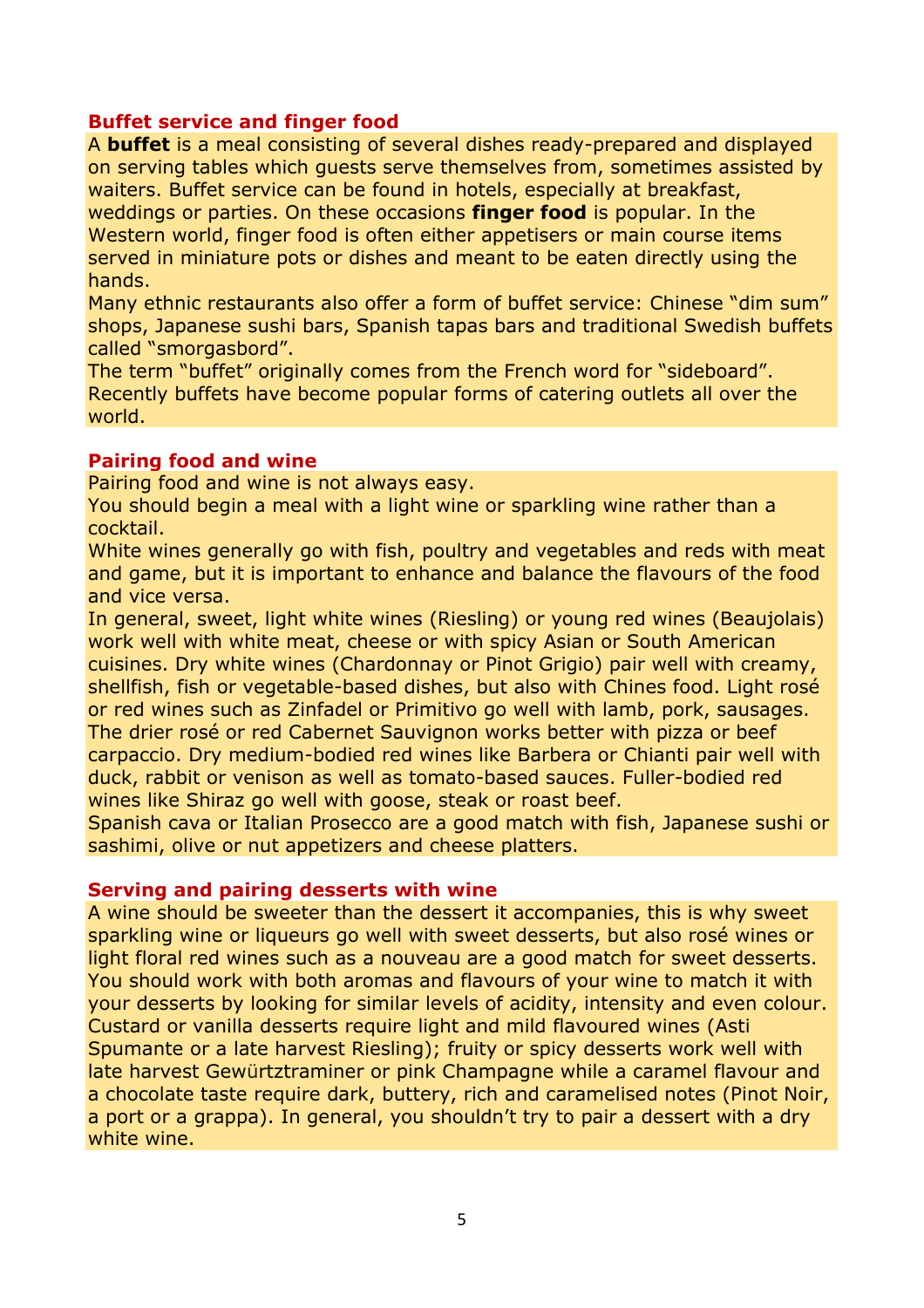### **Serving drinks**

In fine dining restaurants stemware is placed on the table before service and positioned at the top right of the plate and should be arranged either in a triangle or a diamond shape.

The first glass, placed in a position closest to the hand, is the **water goblet**. **Champagne flutes** are either placed to the right of it or in the appropriate position depending on how it is used (as an aperitif, with the dessert course or as an after-dinner toast).

**Wine glasses** are placed on the table in the order of the service of wine, but red wine glasses, larger than white wine ones, are positioned first.

The **sherry or liquor glasses** can be placed on the table on the right or in front of the white wine glass or brought to the table when liqueurs are served. **Other glasses for spirits**, like brandy or whisky or fortified wines, like Port, might be brought to the table only when requested.

# **Welcoming and serving**

### **Phone bookings and welcoming guests**

Some fine-dining restaurants or those with celebrity chefs are often booked up for a year in advance.

Nowadays many people book tables online; it is important to book as early as possible to get the requested day and time, especially for a large party or at the weekend.

Restaurants can organise their service at lunchtime or dinner time into two or more sittings and they like to know in advance any cancellations.

Repeated bookings often enable customers to be eligible for loyalty or reward coupons and get discounted meals.

When taking bookings, it is important to note the day and time, the number of people, any special needs, the name and a contact of number of the person booking.

When the customers arrive, the host will meet and greet them, show them to their seats, take their coats and bring them the menus.

### **Taking and carrying out orders**

- 1. The waiters are often the first point of contact for customers and they should be helpful, welcoming and attentive to their customers' needs.
- 2. In taking drinks orders, waiters should fully understand the wine, spirits and soft drinks menu to provide help and advice and should pay special attention to details.
- 3. In taking food orders, waiters should have a full understanding of the food on the menu and be able to explain and describe dishes. The waiter should bring each course to all the people on the table at the same time.
- 4. It is necessary to find a balance between being attentive and intrusive, checking customers are happy, but not interrupting the enjoyment of the meal or their conversation.
- 5. The waiter should monitor all the food and drink consumed by a table in order to avoid complaints at the end of the meal.